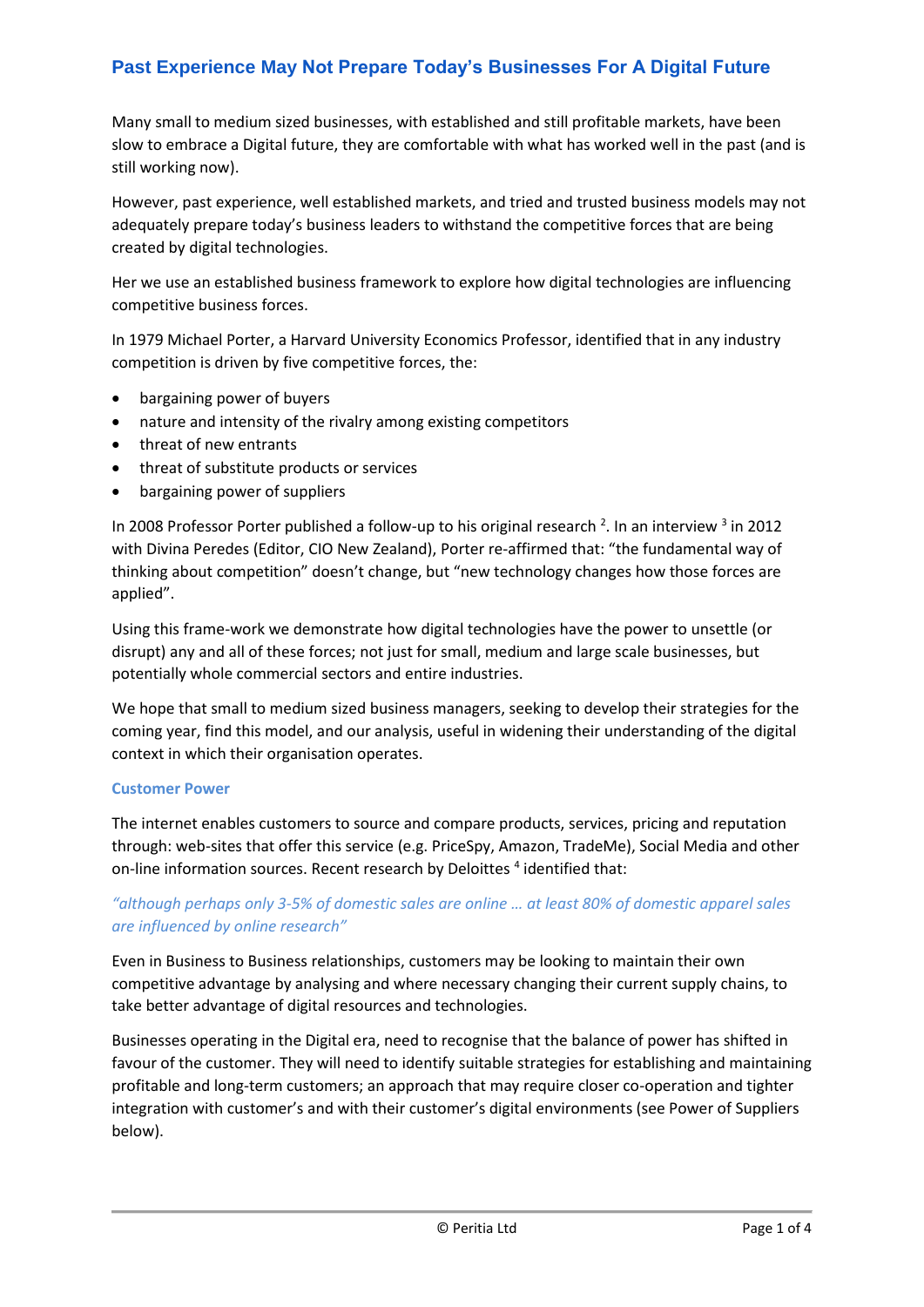It will also require co-operation and tighter integration within the business, e.g. between those charged with product development, marketing, sales and business technology.

### **Existing Competitors and New Entrants**

Businesses know that they need to be on the lookout for "bottom up" competition. These traditional competitors start with a lower-priced, inferior alternative or one that focusses on less profitable "niche" segments that are not well served by current products and services.

Digital new entrants can enter in a similar manner or look very different:

• Digital technologies provide opportunities for businesses to deliver more services to end users directly: meaning that your current supplier may become your future competitor.

For example, many airlines have circumvented their traditional intermediary, Travel Agents, by offering easy-to-use on-line ticketing at slightly lower pricing. They have also been able to establish a higher level of customer loyalty and a more personalised service (e.g. customer on-board preferences noted, frequent routes travelled, faster check-in) through their existing airline membership schemes.

• New digital platforms can provide an opportunity for apparently non-related businesses to undermine existing business models, redefine industry boundaries and disrupt entire business sectors.

An early example of these forces at work in New Zealand is TradeMe. What appeared to be direct competition only for auction houses and second hand dealers, has emerged as a significant competitor for the newsprint advertising business, the second hand car trade and real-estate sales and advertising models.

TradeMe was not developed by Auctioneers, Amazon was not created by a Publishing Company or a Bookseller; both were conceived and launched by entrepreneurs and software developers, taking advantage of emerging digital technologies.

• Digital technologies can reduce traditional barriers to entry for some business types. New entrants often trial a number of different strategies before they find the right price/market/product profile.

They utilise digital platforms and other digital technologies, and often develop new ways of generating income. Their businesses can quickly grow and gain momentum through social media and other digital marketing strategies.

In this way they are able to enter an existing industry or business sector at a relatively low cost, often under the radar. An apparently poor performer becomes a major competitor before existing market leaders are even aware of the threat (e.g. AirBnb took over 4,500 room bookings during the London Olympics while tens of thousands hotel rooms remained vacant <sup>5</sup>).

Today's businesses will be better able to maintain their competitive advantage by making critical first moves (e.g. by collecting and accumulating product and customer data to improve their own products and services and by developing strategies that create closer ties to their customers) or by broadening their product definitions (e.g. the iPod became more than an MP3 player when it added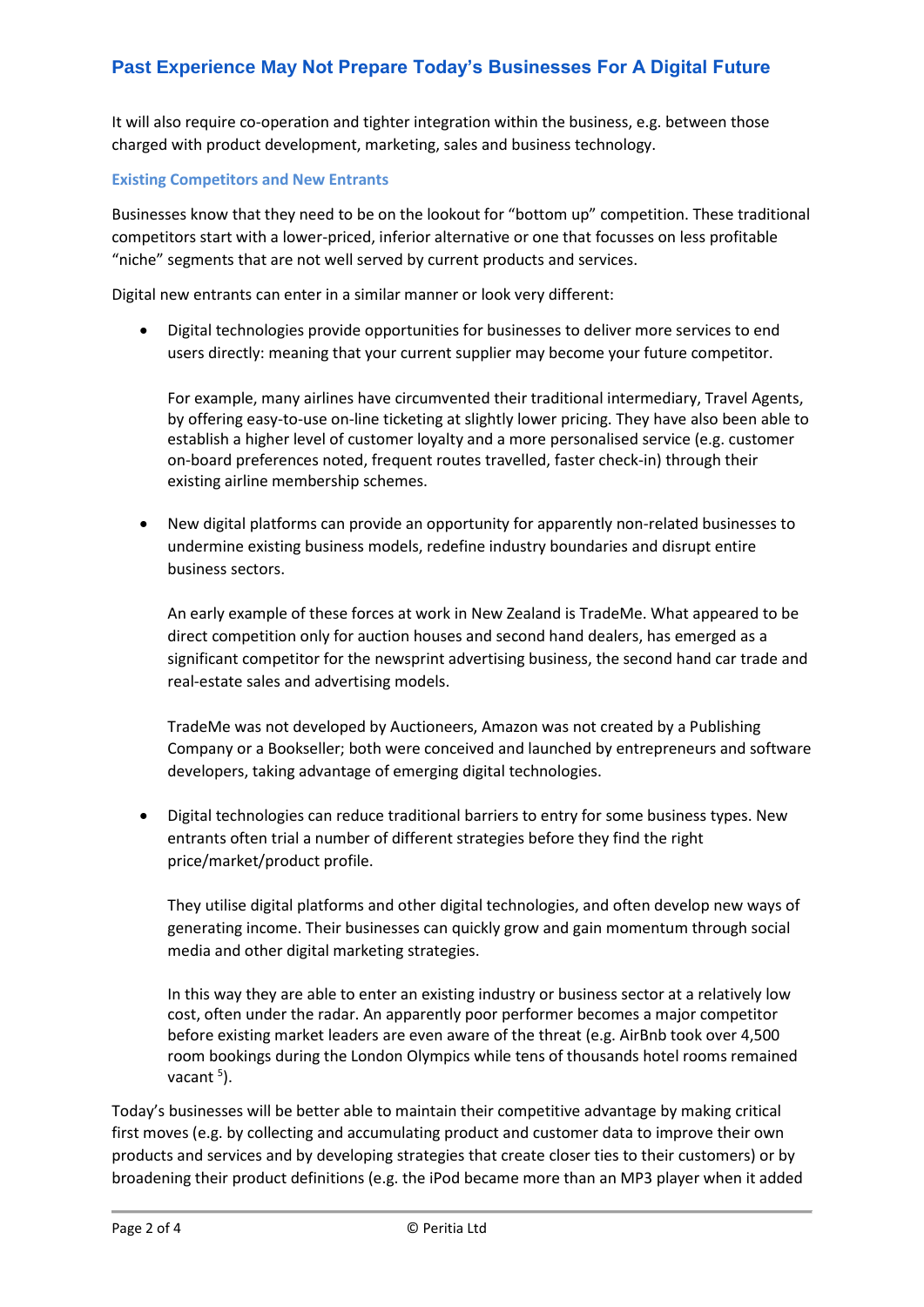the iTunes data base functionality - other MP3 players suppliers could not compete, because they did not have the same service available for their customers).

### **Digital Substitutions (This for That)**

Digital technologies have the potential to create new substitution threats:

- the wider product capabilities of smart devices can cause existing product types to merge and disappear. For example, smart phones merged: mobile phones, cameras, satellite navigation products, music players and many more. The combination of apps, sensors and in-built functionality, have made these physical products all but obsolete;
- new digital services have emerged (e.g. Infrastructure as a Service, Product as a Service, Shared Service and Software as a Service), that replace physical products or ownership models, with virtual solutions and pay per use and subscription models services. In some instances customers appear to pay nothing at all (and it is very difficult to compete with a zero cost competitor!).

Today's businesses need to explore the potential threats and opportunities arising from the wider product capabilities offered by digital technologies and, where appropriate, implement new business strategies to take full advantage of these opportunities and manage or mitigate the threats.

### **Power of Suppliers**

Product suppliers in the digital era are subject to a number of competitive forces that have the potential to reduce their power:

- Physical components may become: the least valuable part of an end-product offering (e.g. where they form part of a smart device or service offering); commoditised, or replaced by software (or "virtualised") over time. This trend has been common in the IT sector for some time. Both scenarios can significantly reduce the bargaining power of product suppliers.
- Online accessibility may reduce or remove the location advantage of local suppliers. Lower cost "digital" suppliers may emerge: competitors who were not deemed a threat because of distance, may now be digitally more accessible; or customers may decide to no longer purchase from a local supplier, but instead use web-sites and other online sources to find more feature rich, or lower cost products, and then buy direct from the manufacturer.
- Poor digital integration may reduce the power of traditional suppliers. A business that provides digital integration (for example solutions that integrate purchasing, inventory, invoicing, and payment between supplier and customer) may become a more attractive supplier.

Product suppliers also have the opportunity to increase their power in the digital era:

- Closer digital integration may result in higher switching costs for customers. When switching costs are high, supplier power increases.
- Suppliers can take the opportunity to widen their customer base. Where a supplier does not depend on a single customer or industry for it revenues, its power increases.

Today's suppliers need to explore the potential for "smartening" up their physical product offerings, identify new non-traditional customers for products (and use digital marketing techniques to attract them), offer closer integration of business systems with their customer and ensure that they meet all of their customer requirements (i.e. the whole product) where-ever they wish to do business.